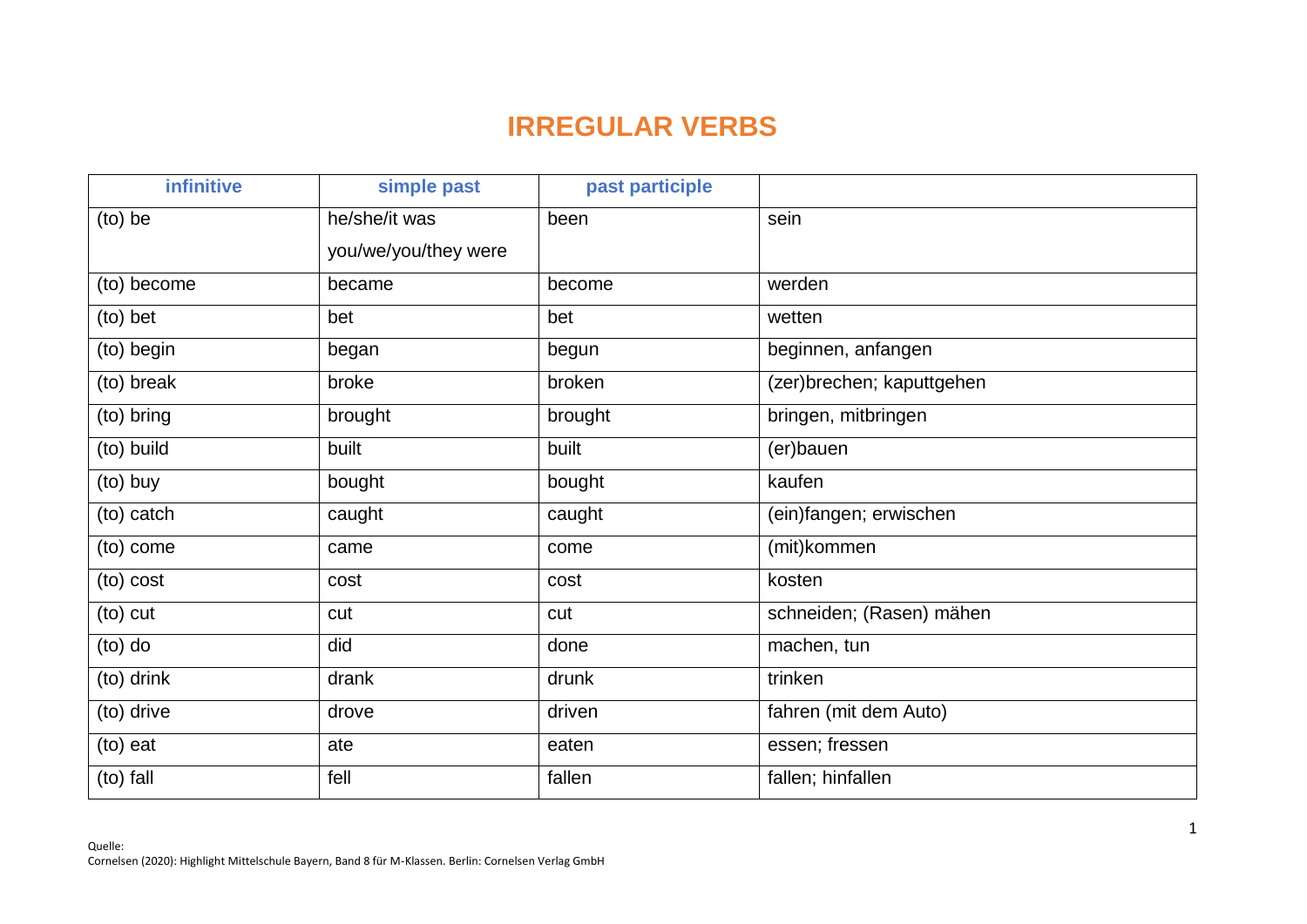| (to) feed     | fed    | fed       | füttern                           |
|---------------|--------|-----------|-----------------------------------|
| (to) feel     | felt   | felt      | sich fühlen; fühlen               |
| (to) fight    | fought | fought    | kämpfen                           |
| (to) find     | found  | found     | finden                            |
| (to) fly      | flew   | flown     | fliegen                           |
| (to) forget   | forgot | forgotten | vergessen                         |
| (to) get      | got    | got       | bekommen, kriegen                 |
| (to) give     | gave   | given     | geben                             |
| (to) go       | went   | gone      | gehen; fahren                     |
| (to) grow     | grew   | grown     | wachsen; werden                   |
| (to) hang out | hung   | hung      | rumhängen; abhängen               |
| (to) have     | had    | had       | haben                             |
| (to) hear     | heard  | heard     | hören                             |
| (to) hit      | hit    | hit       | schlagen; stoßen; treffen         |
| (to) hold     | held   | held      | halten                            |
| (to) keep     | kept   | kept      | behalten                          |
| (to) know     | knew   | known     | wissen; kennen                    |
| (to) leave    | left   | left      | verlassen; zurücklassen; abfahren |
| (to) lie      | lay    | lain      | liegen                            |
| (to) lose     | lost   | lost      | verlieren                         |
| (to) make     | made   | made      | machen, herstellen                |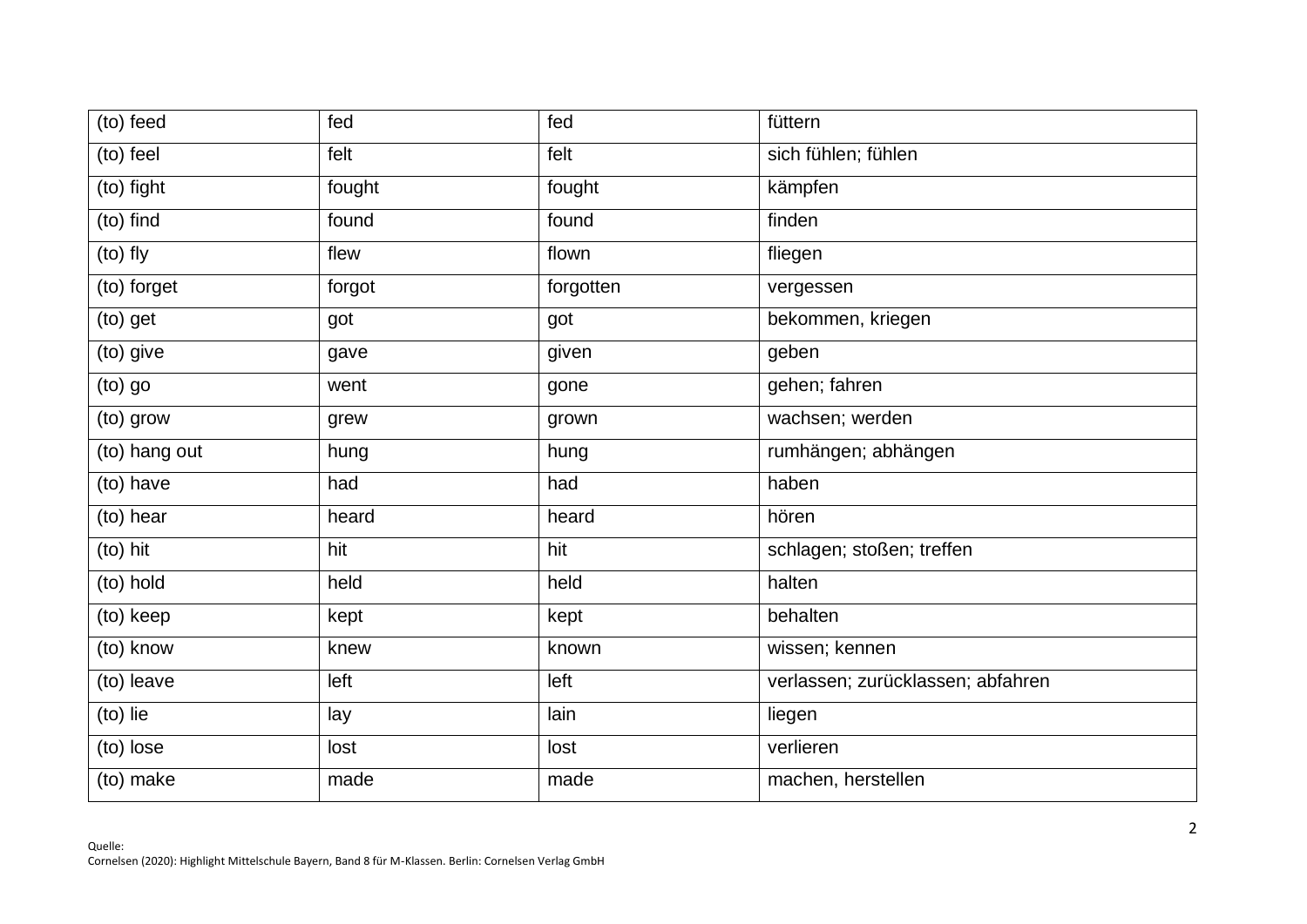| (to) mean       | meant      | meant      | bedeuten; meinen, sagen wollen        |
|-----------------|------------|------------|---------------------------------------|
| (to) meet       | met        | met        | kennenlernen; (sich) treffen; abholen |
| (to) pay        | paid       | paid       | (be)zahlen                            |
| (to) put        | put        | put        | stellen, legen, (etwas wohin) tun     |
| (to) read       | read       | read       | lesen                                 |
| (to) ride       | rode       | ridden     | reiten; (Rad) fahren                  |
| (to) ring       | rang       | rung       | läuten, klingeln                      |
| (to) run        | ran        | run        | rennen                                |
| (to) say        | said       | said       | sagen                                 |
| (to) see        | saw        | seen       | sehen                                 |
| (to) sell       | sold       | sold       | verkaufen                             |
| (to) send       | sent       | sent       | schicken, senden (an)                 |
| (to) shoot      | shot       | shot       | (er)schießen                          |
| (to) sit        | sat        | sat        | sitzen; sich (hin)setzen              |
| (to) teach      | taught     | taught     | unterrichten; lehren                  |
| (to) tell       | told       | told       | erzählen, sagen                       |
| (to) think      | thought    | thought    | denken, meinen, glauben               |
| (to) understand | understood | understood | verstehen                             |
| (to) wake       | woke       | woken      | wecken                                |
| (to) wear       | wore       | worn       | tragen, anhaben (Kleidung)            |
| (to) win        | won        | won        | gewinnen                              |